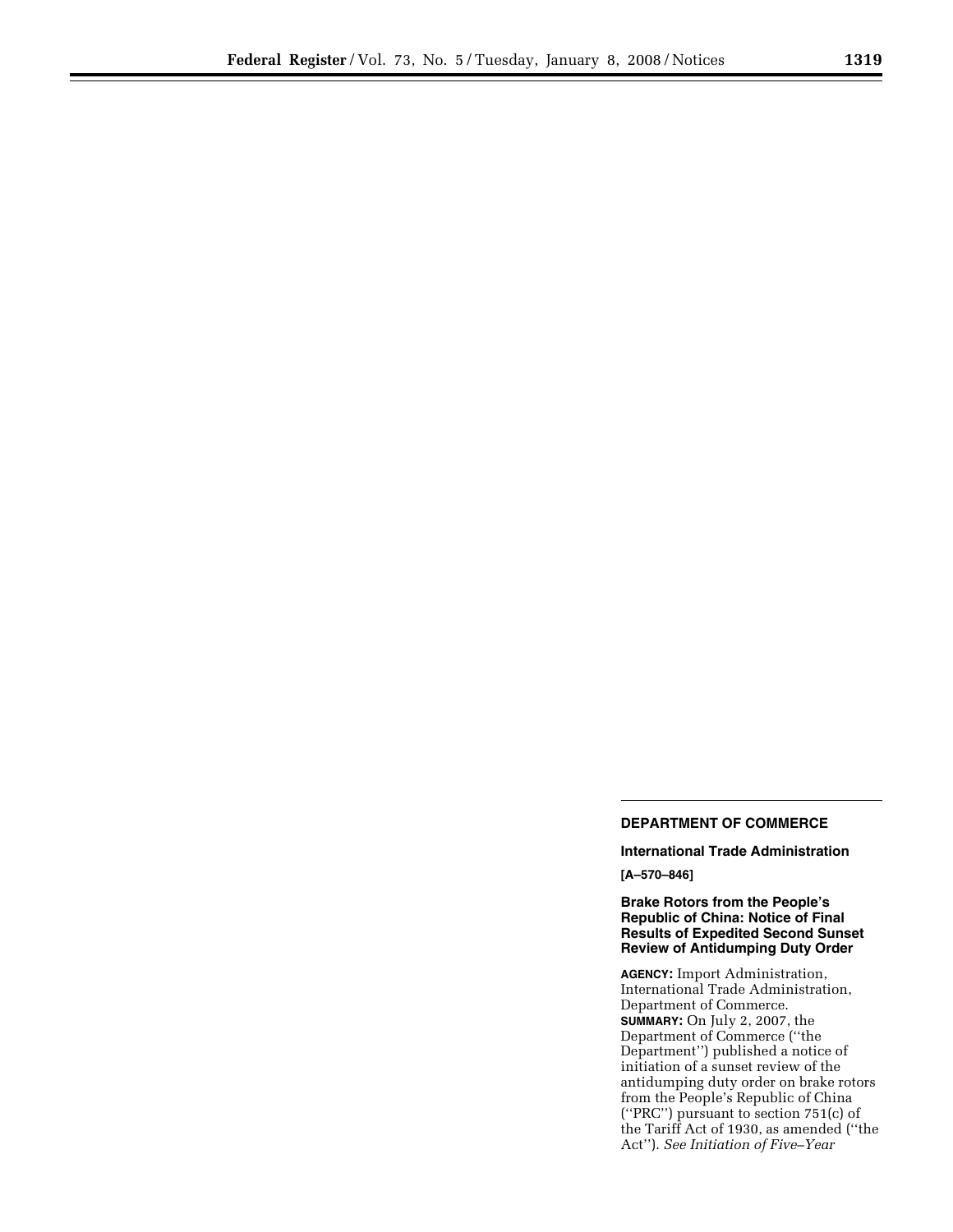*(''Sunset'') Reviews*, 72 FR 35968 (July 2, 2007) (''*Initiation Notice*''). On the basis of the notices of intent to participate, an adequate substantive response filed on behalf of a domestic interested party and an inadequate substantive response filed on behalf of a respondent interested party (*i.e.*, a U.S. importer), the Department conducted an expedited (120–day) sunset review of the antidumping duty order pursuant to section 751(c)(3)(B) of the Act and section

351.218(e)(1)(ii)(C)(2) of the Department's regulations. As a result of this sunset review, the Department finds that revocation of the antidumping duty order would likely lead to continuation or recurrence of dumping at the levels indicated in the ''Final Results of Review'' section of this notice.

# **EFFECTIVE DATE:** January 8, 2008.

**FOR FURTHER INFORMATION CONTACT:**  Frances Veith, AD/CVD Operations, Office 8, Import Administration, International Trade Administration, U.S. Department of Commerce, 14th Street and Constitution Avenue, NW, Washington, DC 20230; telephone: (202) 482–4295.

# **SUPPLEMENTARY INFORMATION:**

#### **Background**

On July 2, 2007, the Department published the notice of initiation of the second sunset review of the antidumping duty order on brake rotors from the PRC pursuant to section 751(c) of the Act. *See Initiation Notice*. On July 17, 2007, the Department received a notice of intent to participate from a domestic interested party, the Coalition for the Preservation of American Brake Drum and Rotor Aftermarket Manufacturers (''petitioner''), within the deadline specified in section 351.218(d)(1)(i) of the Department's regulations, and from a respondent interested party, CWD, LLC (also known as Centric Parts) (''CWD''). Petitioner claimed interested party status under section 771(9)(C) of the Act as a domestic producer of brake rotors in the United States, and CWD claimed interested party status under section 771(9)(A) of the Act as a U.S. importer of brake rotors into the United States. The Department received substantive responses from petitioner and CWD within the deadline specified in section 351.218(d)(3)(i) of the Department's regulations and rebuttal submissions to those responses from petitioner and CWD on August 1 and August 6, 2007, respectively. On August 21, 2007, petitioner submitted to the Department a correction to its August 6, 2007, rebuttal response. On August 21, 2007,

the Department notified the International Trade Commission (''ITC'') that respondent interested parties did not provide an adequate substantive response in this sunset review pursuant to section  $751(c)(3)(B)$  of the Act. Therefore, because we did not receive an adequate substantive response from the respondent interested party, we determined to conduct an expedited review of the order pursuant to section 751(c)(3)(B) of the Act and section 351.218(e)(1)(ii)(C)(2) of the Department's regulations.1 On November 5, 2007, the Department published a notice extending the time limit for the completion of the final results of this review until November 29, 2007. *See Brake Rotors from the People's Republic of China: Extension of Final Results of Expedited Sunset Review of Antidumping Duty Order*, 72 FR 62430 (November 5, 2007). On December 5, 2007, the Department published a notice extending the time limit for the completion of the final results of this review until December 31, 2007. *See Brake Rotors from the People's Republic of China: Extension of Time Limit for Final Results of Expedited Sunset Review of Antidumping Duty Order*, 72 FR 68562 (December 5, 2007).

### **Scope of the Order**

The products covered by this order are brake rotors made of gray cast iron, whether finished, semifinished, or unfinished, ranging in diameter from 8 to 16 inches (20.32 to 40.64 centimeters) and in weight from 8 to 45 pounds (3.63 to 20.41 kilograms). The size parameters (weight and dimension) of the brake rotors limit their use to the following types of motor vehicles: automobiles, all–terrain vehicles, vans and recreational vehicles under ''one ton and a half,'' and light trucks designated as ''one ton and a half.''

Finished brake rotors are those that are ready for sale and installation without any further operations. Semi– finished rotors are those on which the surface is not entirely smooth, and have undergone some drilling. Unfinished rotors are those which have undergone some grinding or turning.

These brake rotors are for motor vehicles, and do not contain in the casting a logo of an original equipment manufacturer (''OEM'') which produces vehicles sold in the United States. (*e.g.*, General Motors, Ford, Chrysler, Honda, Toyota, Volvo). Brake rotors covered in this order are not certified by OEM

producers of vehicles sold in the United States. The scope also includes composite brake rotors that are made of gray cast iron, which contain a steel plate, but otherwise meet the above criteria. Excluded from the scope of this order are brake rotors made of gray cast iron, whether finished, semifinished, or unfinished, with a diameter less than 8 inches or greater than 16 inches (less than 20.32 centimeters or greater than 40.64 centimeters) and a weight less than 8 pounds or greater than 45 pounds (less than 3.63 kilograms or greater than 20.41 kilograms).2

Brake rotors are currently classifiable under subheadings 8708.39.5010, 8708.39.5030, and 8708.30.5030 of the *Harmonized Tariff Schedule of the United States* (''HTSUS'').3 Although the HTSUS subheadings are provided for convenience and customs purposes, the written description of the scope of this order is dispositive.

# **Analysis of Comments Received**

All issues raised in this review are addressed in the ''Issues and Decision Memorandum'' (''*Decision Memorandum*'') from Stephen J. Claeys, Deputy Assistant Secretary for Import Administration, to David M. Spooner, Assistant Secretary for Import Administration, dated concurrently with this notice, which is hereby adopted by this notice. The issues discussed in the *Decision Memorandum*  include consideration of substantive responses, the likelihood of continuation or recurrence of dumping and the magnitude of the margins likely to prevail if the order were revoked. Parties can find a complete discussion of all issues raised in this review and the corresponding recommendations in this public memorandum, which is on file in the Central Records Unit in room B–099 of the main Commerce building.

In addition, a complete version of the Decision Memorandum can be accessed directly on the web at <http:// ia.ita.doc.gov/frn>. The paper copy and electronic version of the Decision Memorandum are identical in content.

<sup>1</sup>*See* the Department's August 21, 2007, letter to the ITC, regarding ''Expedited Sunset Review of the AD/CVD Order Initiated in July 2007.''

<sup>2</sup> In a 2007 scope ruling, the Department determined that brake rotors produced by Federal-Mogul and certified by Ford Motor Company are excluded from the scope of the order. *See* the January 17, 2007, Department memorandum entitled ''Scope Ruling of the Antidumping Duty Order on Brake Rotors from the People's Republic of China; Federal-Mogul Corporation.''

<sup>3</sup>As of January 1, 2005, the HTSUS classification for brake rotors (discs) changed from 8708.39.5010 to 8708.39.5030. As of January 1, 2007, the HTSUS classification for brake rotors (discs) changed from 8708.39.5030 to 8708.30.5030. *See Harmonized Tariff Schedule of the United States (2007) (Rev. 2)*, available at <www.usitc.gov>